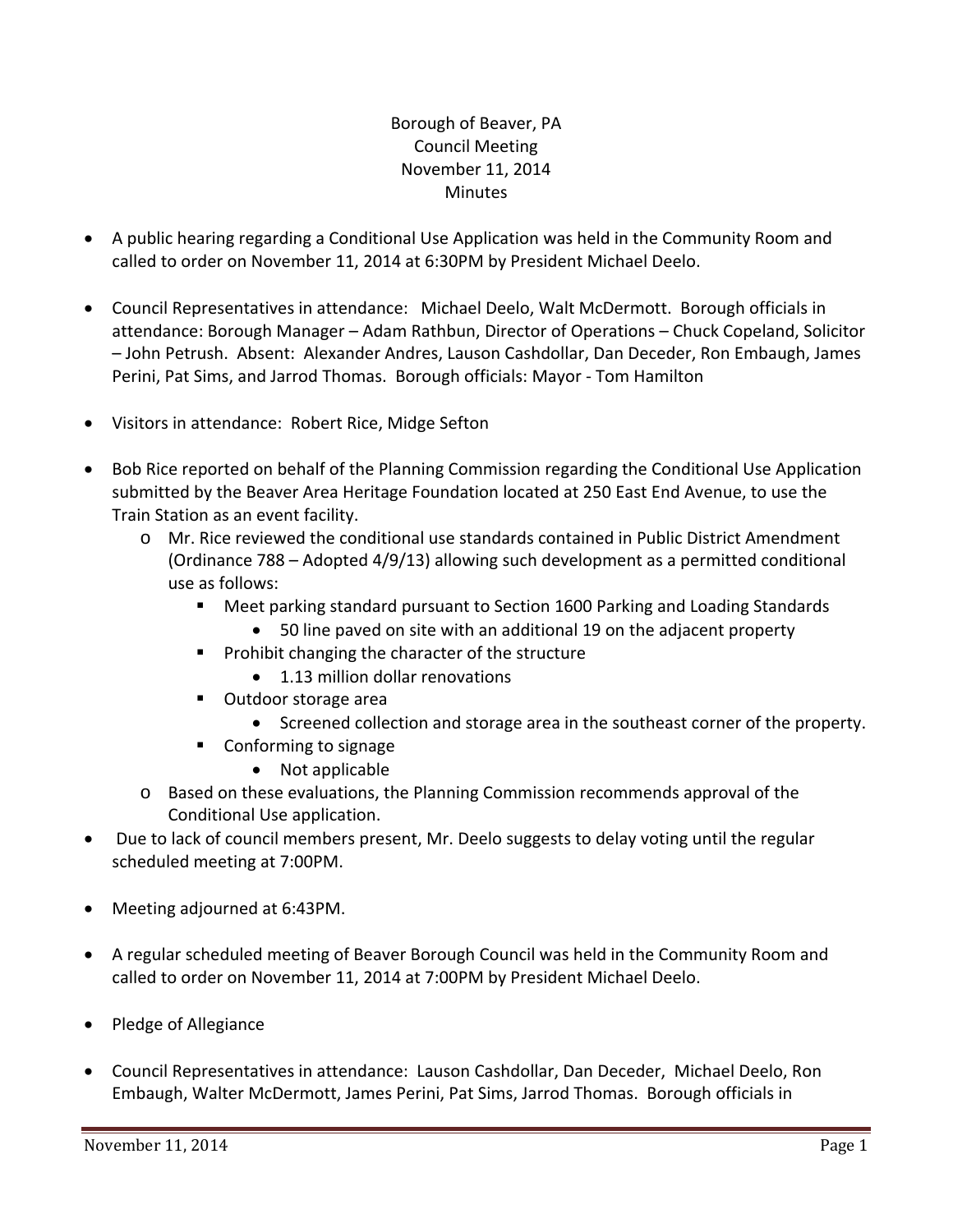attendance: Borough Manager – Adam Rathbun, Director of Operations – Chuck Copeland, Mayor ‐ Tom Hamilton, Police Chief Dan Madgar and Solicitor ‐ John Petrush. Absent: Alexander Andres

- Visitors in attendance (signed in): Robert Rice, Midge Sefton, George Kauffman, Carol Colalella, Charles Casbourne, Diane Wakefield, Richard Sprecker, Judy Cashdollar, Cheryl Hansen, Joel Shannon, Dan Weiland, Francy Mantine
- Mr. Deelo stated as advertised, there was a Public Hearing regarding a Conditional Use application held in the Community Room to discuss the Events Center at the Train Station. Meeting was from 6:30PM to 6:43PM. Therefore, there will be a slight change in the agenda in order for council members to make a motion regarding the Conditional Use.
	- o *Motion by Mr. Cashdollar to approve the Conditional Use of Beaver Station at 250 East End Avenue, as an Event Center. Seconded by Mr. Perini. Voice vote passed unanimously. Mr. McDermott abstained from vote since he is the President of the Heritage Foundation. The Train Station is owned by the Heritage Foundation.*

## **Approval of minutes**

*Motion by Mr. Embaugh to accept the October 14, 2014 Council Meeting minutes as submitted. Seconded by Mr.McDermott. Voice vote passed unanimously.* 

*Motion by Mr. Cashdollar to accept the October 29, 2014 Special Meeting minutes as submitted. Seconded by Mr. Thomas. Voice vote passed unanimously.*

#### **Treasure's Report**

October 2014 end of month reports and balances reviewed.

*Motion by Mr. McDermott to accept the October 2014 end of month reports. Seconded by Mr. Embaugh. Voice vote passed unanimously.*

Will be filed for annual audit

#### **Review invoice and authorization to pay bills**

*Motion by Mr. McDermott to authorize and pay submitted invoices for the Borough. Seconded by Mr.Embaugh. Voice vote passed unanimously.*

#### **Public Participation –**

- **•** Dan Weiland, 505 4<sup>th</sup> Street Supports the basketball court project being discussed by the Recreation Committee.
- Carol Colalella, 333 Lincoln Avenue and Diane Wakefield, 445 Wison Avenue Board of Trustees of the Beaver Area Memorial Library; busiest library in Beaver County. Appreciates the support received by Council and by the fund raising events. Requests Council to increase the funding, if possible, to the library when reviewing the budget this year.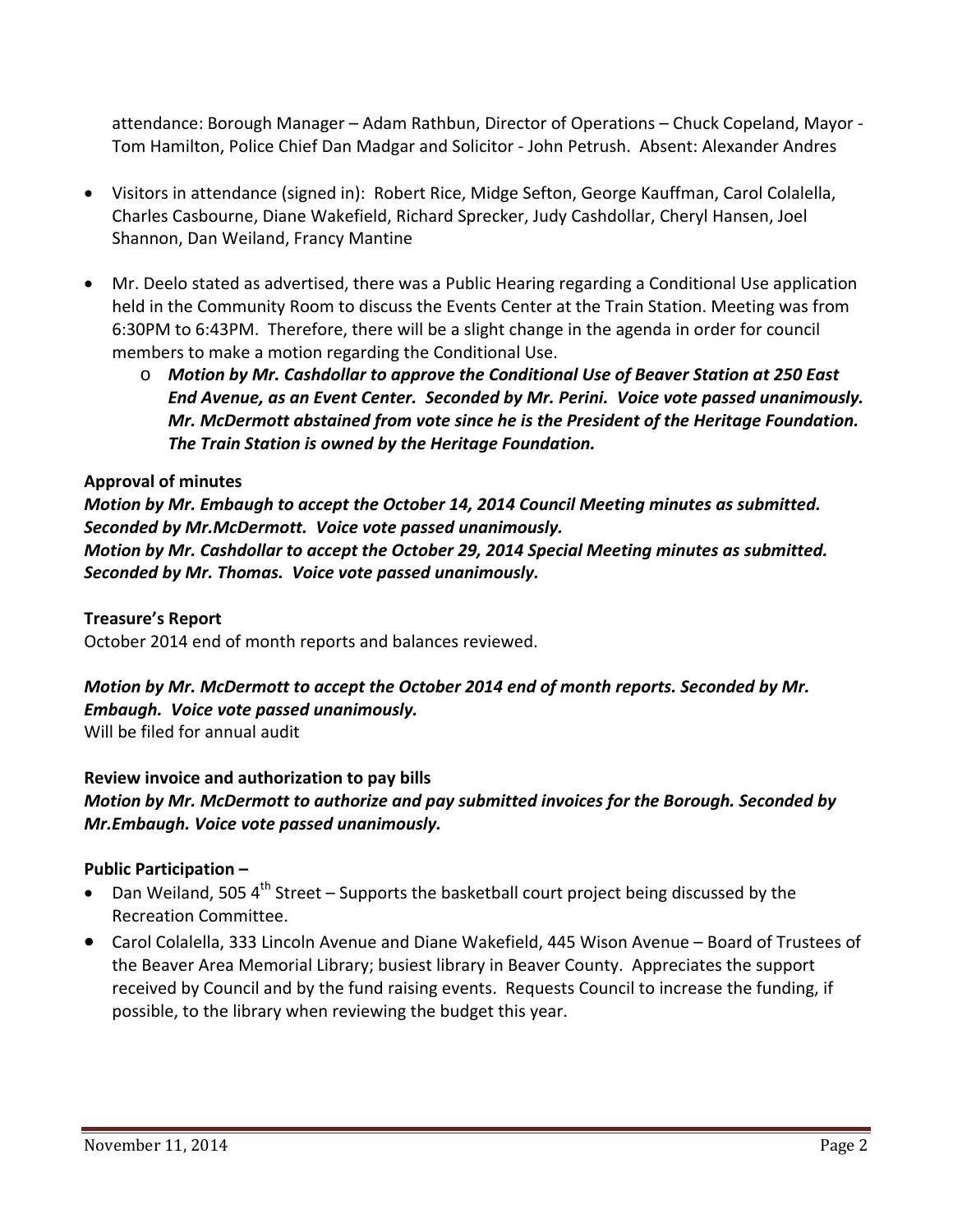# **Reports – Commissions**

**Council of Governments (COG) –** Reported by Mr. Deceder

September 25, 2014, Mr. Deelo, Rick Sprecker and Mr. Deceder attended a conference at the Community College of Beaver County regarding blight properties, "From Blight to Bright".

**Business District Authority –** September 2014 minutes enclosed in council packet

## **Civil Service Commission –** Reported by Midge Sefton

Civil Service Commission will be meeting on Friday, December 5, 2014, 3:00PM at Attorney Rackley's office on Commerce Street.

o Eligibility List needs to be extended by January 5, 2015.

## **Zoning Hearing Board –** Reported by Richard Sprecker

Two hearings were held on October 22, 2014 regarding sign variances for Allstate, 320 College Avenue and Strassburger, McKenna, Gutnick & Gefsky, 525 3<sup>rd</sup> Street.

- o Solicitor Petrush stated the Allstate variance was approved based on the condition that the current neon sign be removed.
	- Mr. Sprecker will follow-up with Allstate.

## **Planning Commission –** Reported by Mr. Deceder

- Reference to Mr. Martone's report dated November 5, 2014 regarding the Bar Acquisitions, LLC Plan of Subdivision, 855 Second Street.
	- o The Plan of Subdivision was revised from "proposed 5' wide easement for road purposes and public use of walk" and "proposed 20' wide easement" to having the word "proposed" deleted from the easement language and from the line and curb table.
	- o *Motion by Mr. Cashdollar that Council approve Blaine Roberts resubmitted plan, approved the Beaver Borough Planning Commission on October 20, 2014 and be approved finally expressly conditioned upon satisfaction of the items appearing in the Borough Engineers review letter dated November 5, 2014. Seconded by Mr. Deceder. Voice vote passed unanimously.*
- Reference to Mr. Martone's report dated November 5, 2014 regarding the Plan of Lot Consolidation for the Kwik Fill gas station.
	- o The gas station is located on two separate and contiguous parcels of land with the common boundary line between the parcels passing through the existing 1 story glass and brick building. This will combine the two tax parcels into 1 tax parcel.
	- o *Motion by Mr. Deceder to approve the Kwik Fill consolidated plan as presented. Seconded by Mr. McDermott. Voice vote passed unanimously.*

**Tree Commission –** September 22, 2014 meeting minutes enclosed in council packet

## **Code Enforcement Officer Report –** Reported by Richard Sprecker

- Monthly report enclosed in council packet
- 85 non-compliant issues were recorded and 2 garages were removed last month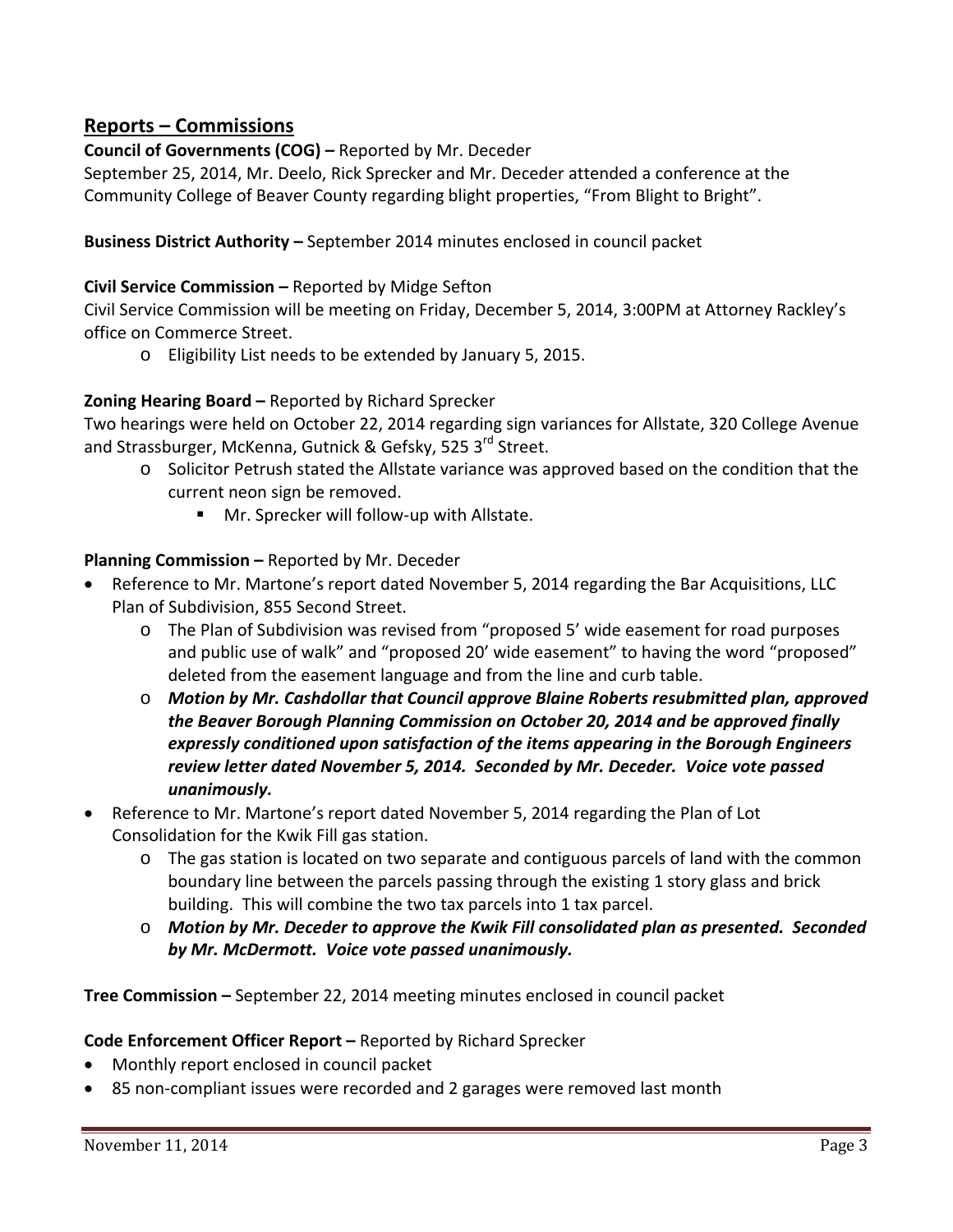## **Historic Architectural Review Board (HARB) –** September 25, 2014 meeting minutes enclosed in council packet

# **Council Committee Reports**

**Public Safety –** Reported by Mr. Thomas October meeting was cancelled

**Finance –** Reported by Mr. Perini

Reviewed the October 15, 2014 meeting minutes enclosed in council packet

**Highway –** Reported by Mr. McDermott and Mr. Cashdollar

- Reviewed the November 6, 2014 meeting minutes enclosed in council packet
- Distributed preliminary costs to mill and repave streets, remove and replace curb and sidewalks at the following locations:
	- Fifth Street from Beaver Street to Sharon Road (Fifth Street is the longest and widest street in the borough)
	- Sharon Road from Fifth Street to Park Street
	- **Sharon Road from park Street to Fourth Street**
	- o Preliminary cost is \$420,000 vs \$230,000 currently in the budget
- Two major problems:
	- o Fifth Street ‐ some sidewalks are lower than the road
	- o Sharon Road ‐ no storm drains
- Borough has 14.1 miles of roadway
- The Highway Committee requests council to review the preliminary costs for their feedback and budget commitment.

**General Government –** October 28, 2014 meeting minutes enclosed in council packet.

## **Code Enforcement –** Reported by Mr. Cashdollar

- Reviewed the October 27, 2014 meeting minutes enclosed in council packet
- Richard Sprecker will be joining Randy Morrow as our Code Enforcement Officers.
- Will be meeting with Solicitor Petrush to review old ordinances to see what need revised in order to issue borough citations.
- Code Enforcement Citizen Complaint Form is now online. Will meet with the Borough Manager to see if this can be in the next newsletter as well.

#### **Recreation –** Reported by Mr. Embaugh

- Reviewed the November 7, 2014 meeting minutes distributed to council
- Mr. Deelo stated there are several state regulations that need to be considered prior to some of the riverfront projects being developed.

#### **Water & Sewer –** Reported by Mr. Rathbun

Reviewed the October 15, 2014 meeting minutes enclosed in council packet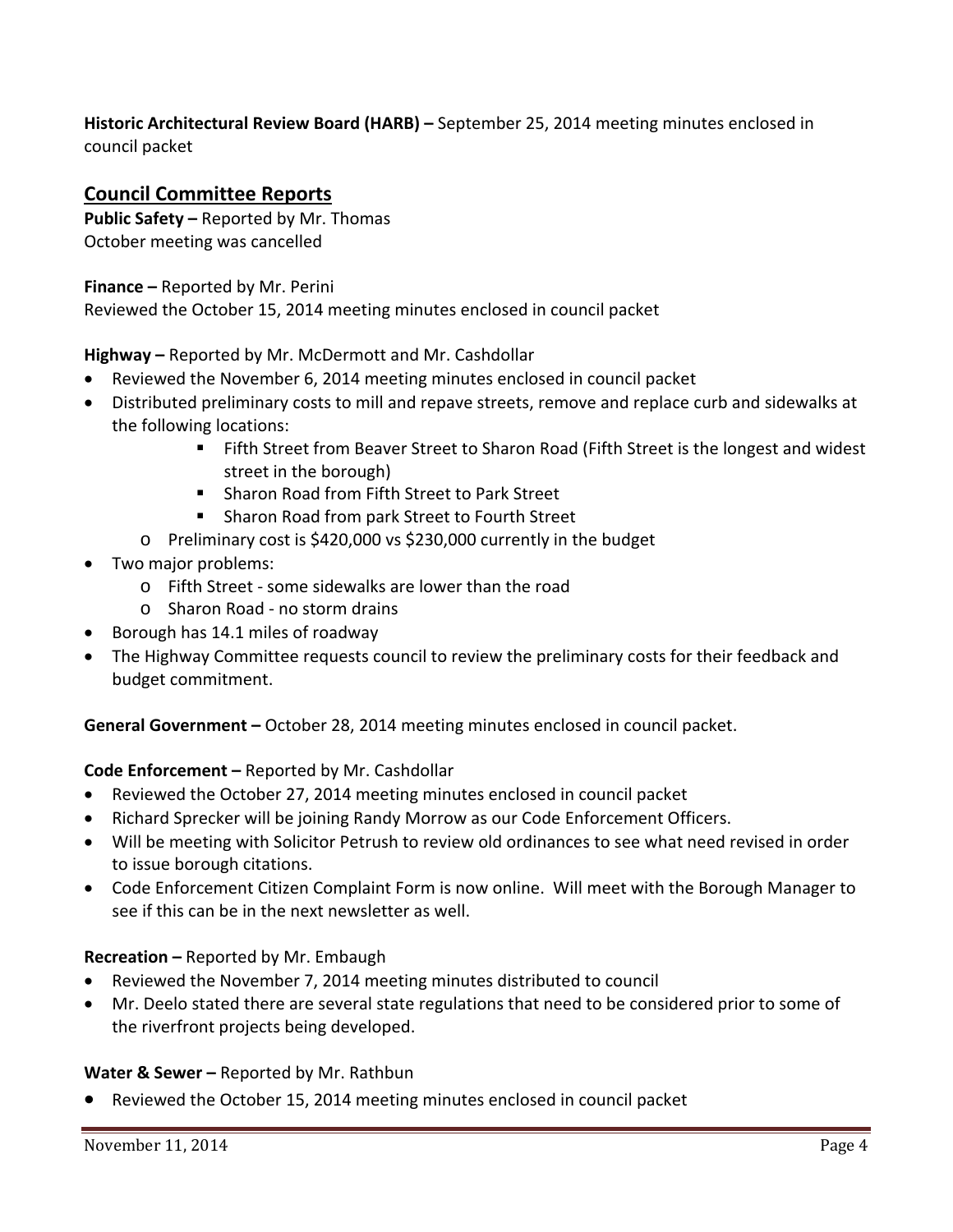# **Reports**

## **Manager's Report –** Reported by Mr. Rathbun

- Reviewed the October 2014 report enclosed in council packet
- Four security cameras have been installed at the Sewage Treatment facility. Two facing the dump site and two on the facility.
- Received proposal regarding electric rates. Current proposal on only 5 accounts would save approximately \$27,000 per year; reminder of our accounts have a lower variable rate than the fixed rates.
	- o *Motion by Mr. Cashdollar to authorize the Borough Manager to make such deals as he deems appropriate relative to the five (5) electric supply accounts he received in the hopes he can lock in a savings over current rates. Seconded by Mr. Perini. Voice vote passed unanimously.*

## **Director of Operations Report –** Reported by Mr. Copeland

- Reviewed the November 11, 2014 report enclosed in council packet
- Mr. Cashdollar stated he needed to discuss the over sight on the paving projects with Mr. Copeland. Also stated some of the sidewalks and curbs were replaced behind the Beaver Supermarket. However, there was discussion that College Square School would be contacted to notify them to replace their curbs on their side of the street. This was not done.
- Mr. Thomas stated not all borough employees are wearing their required reflective uniforms.
	- o Mr. Rathbun stated their contract specifically states they need to wear their proper uniforms.
	- o Mr. Copeland stated he will look into the matter and make sure the employees are doing what they are required to do.

## **President's Report –** Reported by Mr. Deelo

Announced there will be an Executive Session at the end of the meeting to review a labor contract and personnel evaluations. No votes will be taken after the Executive Session.

## **Mayor Hamilton –**

Veterans Day Parade was a success. Thank you to all who participated and helped make it possible.

## **Police Chief Madgar –** Reported by Chief Madgar

Mentioned to Mr. Embaugh that the basketball courts at Vanport and Saints Peter and Paul School are all enclosed by a fence. Combined basketball and tennis courts. Since we already have the tennis courts, maybe research the possibility of resurfacing the tennis courts and placing the backboards at one end.

## **Fire Department –** Reported by Mr. Perini

- Reviewed the October 2014 report enclosed in council packet
- One fire truck failed, therefore, the new fire truck was put into service early.

## **Emergency Management Coordinator –** No report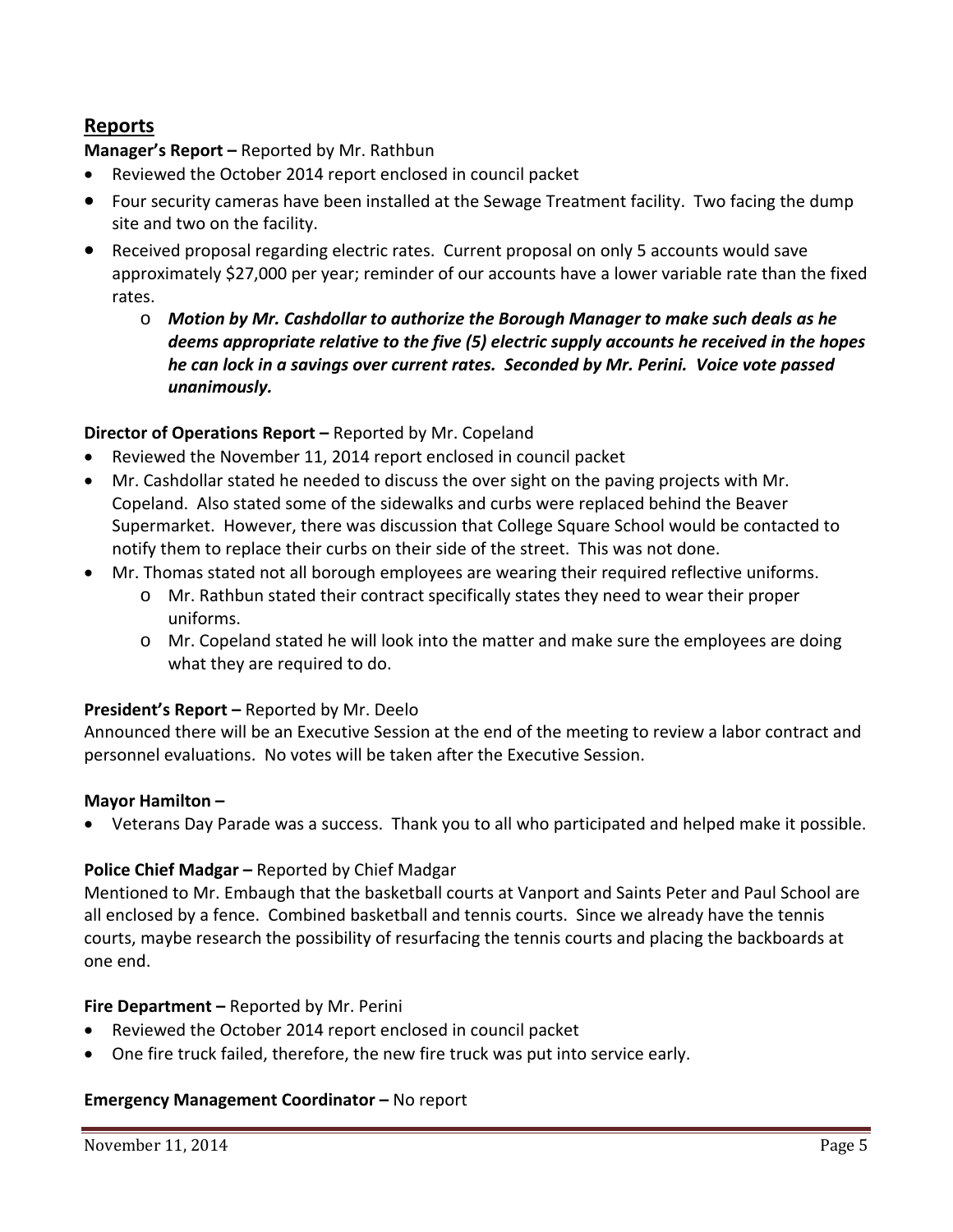**Engineer –** October 2014 monthly report enclosed in council packet

## **Solicitor Petrush –**

- Recent court hearing on the second sled riding lawsuit; the local court granted judgment in favor of the borough. An appeal was not entered.
- 418 Fair Avenue Preparing a complaint to take to Common Pleas Court tomorrow
- Collective Bargaining Agreement a resolution needs to be drafted regarding the employee contribution from 3% to 3.5% effective December 1, 2014.
	- o *Motoin by Mr. Cashdollar that the attached resolution concerning the increase of the police officer collective bargaining member share of pension from 3% to 3.5% be and is hereby adopted and approved and the Borough Manager obtain the full execution thereof. Seconded by Mr. Thomas. Voice vote passed unanimously.*

# **Old Business**

None

# **New Business**

**Motion – To appoint Richard Sprecker as part‐time Code Enforcement Official** *Motion by Mr. Cashdollar that Richard Sprecker be and is hereby appointed effective retroactive to* October 10, 2014 to serve as a part-time Beaver Borough Code Enforcement Officer at a rate of \$15 *per hour plus expenses. I move further that the Manager and Solicitor draft and execute an employment contract with Mr. Sprecker with this motion. Seconded by Mr. McDermott. Voice vote passed unanimously.*

## **Motion – Increase Water & Sewage rate for 2015**

*Motion by Mr. Perini to direct our Solicitor to draft an ordinance effective January 1, 2015, increasing the Water Usage Rate from \$1.85 to \$2.05 per thousand gallons and the Sewage Usage Rate from* \$3.05 to \$3.35 per thousand gallons and to advertise accordingly. Seconded by Mr. Sims. Voice vote *passed unanimously.*

## **Motion – Approve property tax rate of 24 mills for 2015**

Motion by Mr. Perini to authorize the Solicitor to draft an ordinance and to advertise the adoption of the tax ordinance for the fiscal year 2015 levying taxes at the current rate of 24 mills. Seconded by *Mr. Sims. Voice vote passed unanimously.*

## **Motion – Approve preliminary General Fund budget for 2015**

*Motion by Mr. Perini to approve the proposed General Fund budget for 2015 and to authorize the Solicitor to advertise for adoption at the December 9, 2014 meeting and for the Borough Manager to display copies of the budget locally. Seconded by Mr. Sims.* 

Mr. Thomas asked why the Shade Tree Commission budget was cut in half.